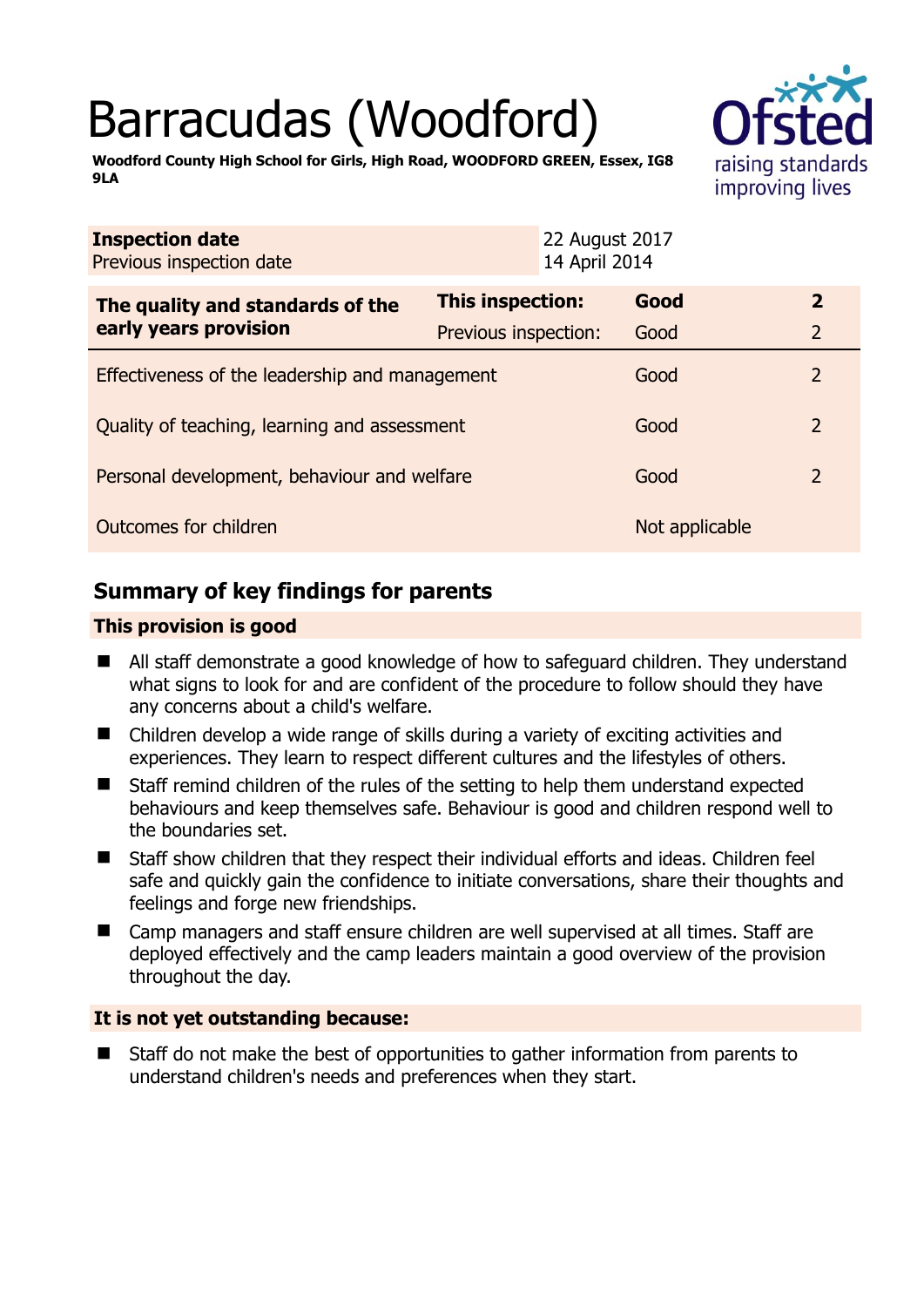# **What the setting needs to do to improve further**

#### **To further improve the quality of the early years provision the provider should:**

 $\blacksquare$  strengthen the arrangements to exchange information with parents to help staff target activities and support from the start.

#### **Inspection activities**

- The inspector had discussions with the managers, staff and the children at appropriate times during the inspection.
- The inspector gathered the views from several parents.
- The inspector viewed a range of documentation, including children's records, health and safety policies and procedures, risk assessments, accident and incident reports, induction and training records, qualifications and suitability checks.
- The inspector observed staff and children during various activities.
- The inspector viewed areas of the premises used by the children.

#### **Inspector**

Clair Stockings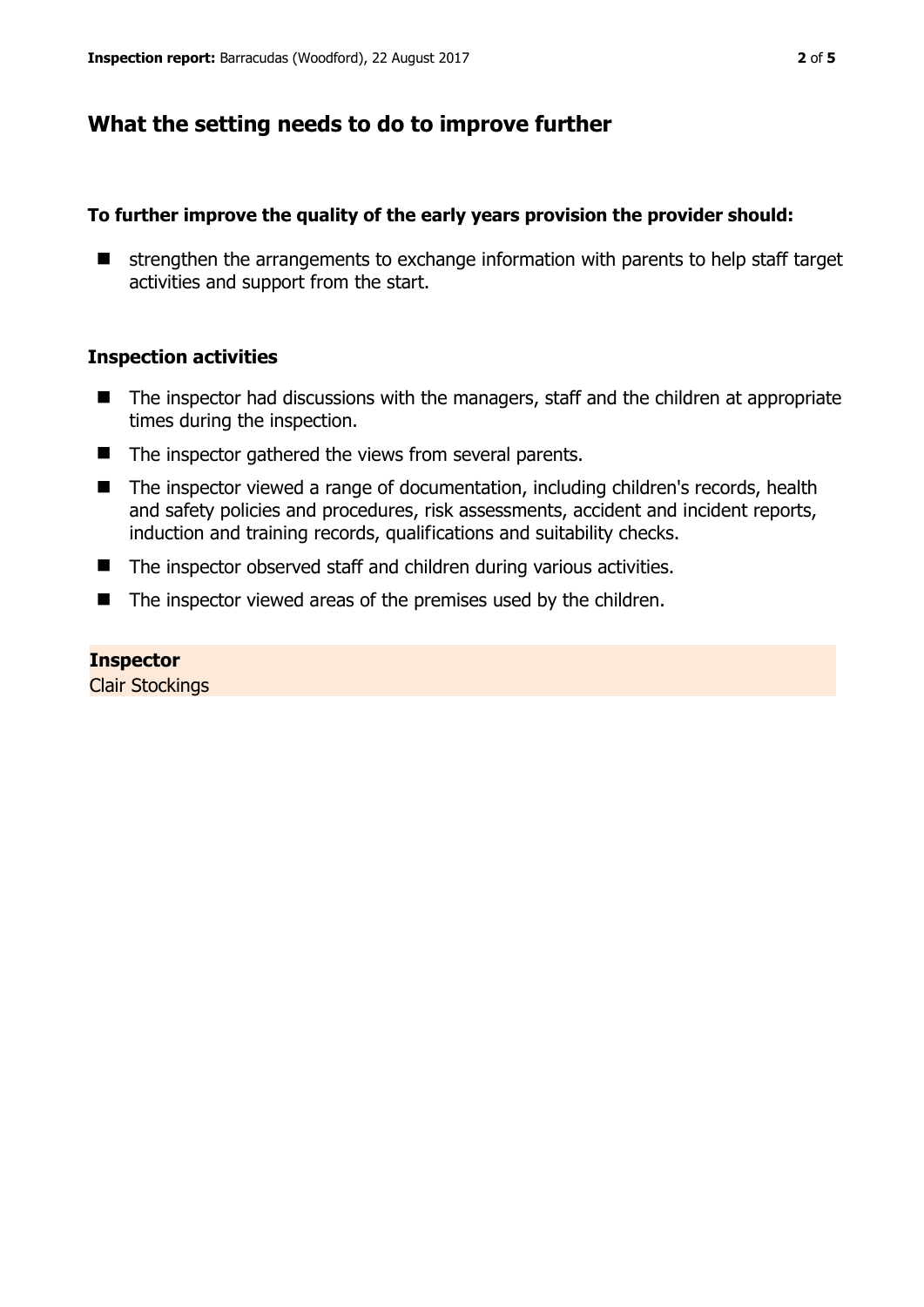# **Inspection findings**

## **Effectiveness of the leadership and management is good**

The arrangements for safeguarding are effective. Robust policies and procedures are implemented by the committed staff team to protect the children in its care. Managers follow thorough recruitment procedures that help to ensure that staff are suitable to work with children. Staff demonstrate a good knowledge of the detailed risk assessments used to keep children safe across a wide range of activities using different equipment, indoors and outdoors. They are skilled in raising children's awareness of how to identify and manage risks. Staff undertake thorough induction training at the start of each holiday camp. They are well supported by the management team to advance their knowledge and skills across all areas of practice. Staff gain feedback from children and parents, and use this information to make continuous improvements to the service offered. Parents report that their children settle quickly and make new friends at camp. They speak highly of the friendly staff and the activities on offer to their children.

## **Quality of teaching, learning and assessment is good**

Children enjoy their time at the camp and are very happy and relaxed. They choose from a varied range of interesting activities and experiences that supports their learning across all areas of learning, supported by enthusiastic staff. Specialist instructors join the team to support staff and coach the children in activities such as dance, drama and fencing. Staff adapt activities to ensure that they are accessible and achievable for the younger children. For example, they adapt the size or weight of equipment successfully. Younger children have fun and enjoy learning new skills as they use foam swords during fencing. Attentive staff support children to persist and master new skills on their own, intervening in a timely way with the offer of help if needed. Children learn a range of skills that supports their future learning.

## **Personal development, behaviour and welfare are good**

Staff form positive relationships with all children. Children have plentiful opportunities to socialise with children of all ages. They are talkative at mealtimes and enjoy time to play games with their friends. Children listen to the contributions of others and ask inquisitive questions during activities. This helps to increase their knowledge, confidence and social skills. Children learn to adopt healthy lifestyles. They are motivated to develop healthy eating habits, for example, as staff award daily healthy eating awards to encourage children to make healthy choices. Children have plenty of opportunities to be physically active as they move between the indoor and extensive outdoor environments.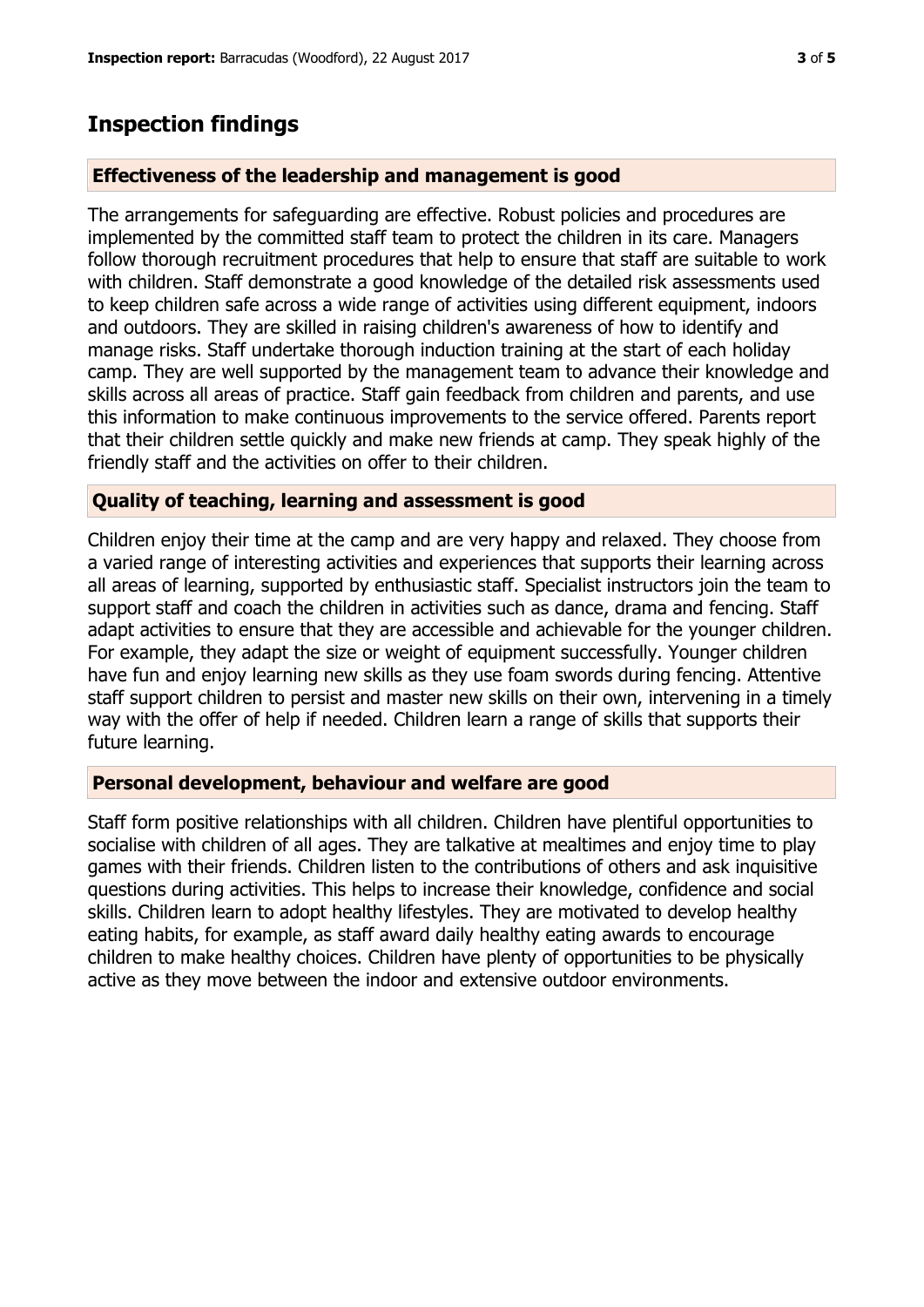# **Setting details**

| Unique reference number                             | EY442093                                                                             |  |
|-----------------------------------------------------|--------------------------------------------------------------------------------------|--|
| <b>Local authority</b>                              | <b>Waltham Forest</b>                                                                |  |
| <b>Inspection number</b>                            | 1069136                                                                              |  |
| <b>Type of provision</b>                            | Out of school provision                                                              |  |
| Day care type                                       | Childcare - Non-Domestic                                                             |  |
| <b>Registers</b>                                    | Early Years Register, Compulsory Childcare<br>Register, Voluntary Childcare Register |  |
| Age range of children                               | $4 - 8$                                                                              |  |
| <b>Total number of places</b>                       | 74                                                                                   |  |
| Number of children on roll                          | 68                                                                                   |  |
| Name of registered person                           | Young World Leisure Group Limited                                                    |  |
| <b>Registered person unique</b><br>reference number | RP900856                                                                             |  |
| Date of previous inspection                         | 14 April 2014                                                                        |  |
| <b>Telephone number</b>                             | 0845 123 5299                                                                        |  |

Barracudas (Woodford) registered in 2012. The camp is open each weekday, from 8am until 6pm, during the Easter and summer school holidays. The provider employs 28 members of staff, of whom six have qualified teacher status and one has an appropriate early years qualification at level 3.

This inspection was carried out by Ofsted under sections 49 and 50 of the Childcare Act 2006 on the quality and standards of provision that is registered on the Early Years Register. The registered person must ensure that this provision complies with the statutory framework for children's learning, development and care, known as the early years foundation stage.

Any complaints about the inspection or the report should be made following the procedures set out in the guidance 'Complaints procedure: raising concerns and making complaints about Ofsted', which is available from Ofsted's website: www.gov.uk/government/organisations/ofsted. If you would like Ofsted to send you a copy of the guidance, please telephone 0300 123 4234, or email enquiries@ofsted.gov.uk.